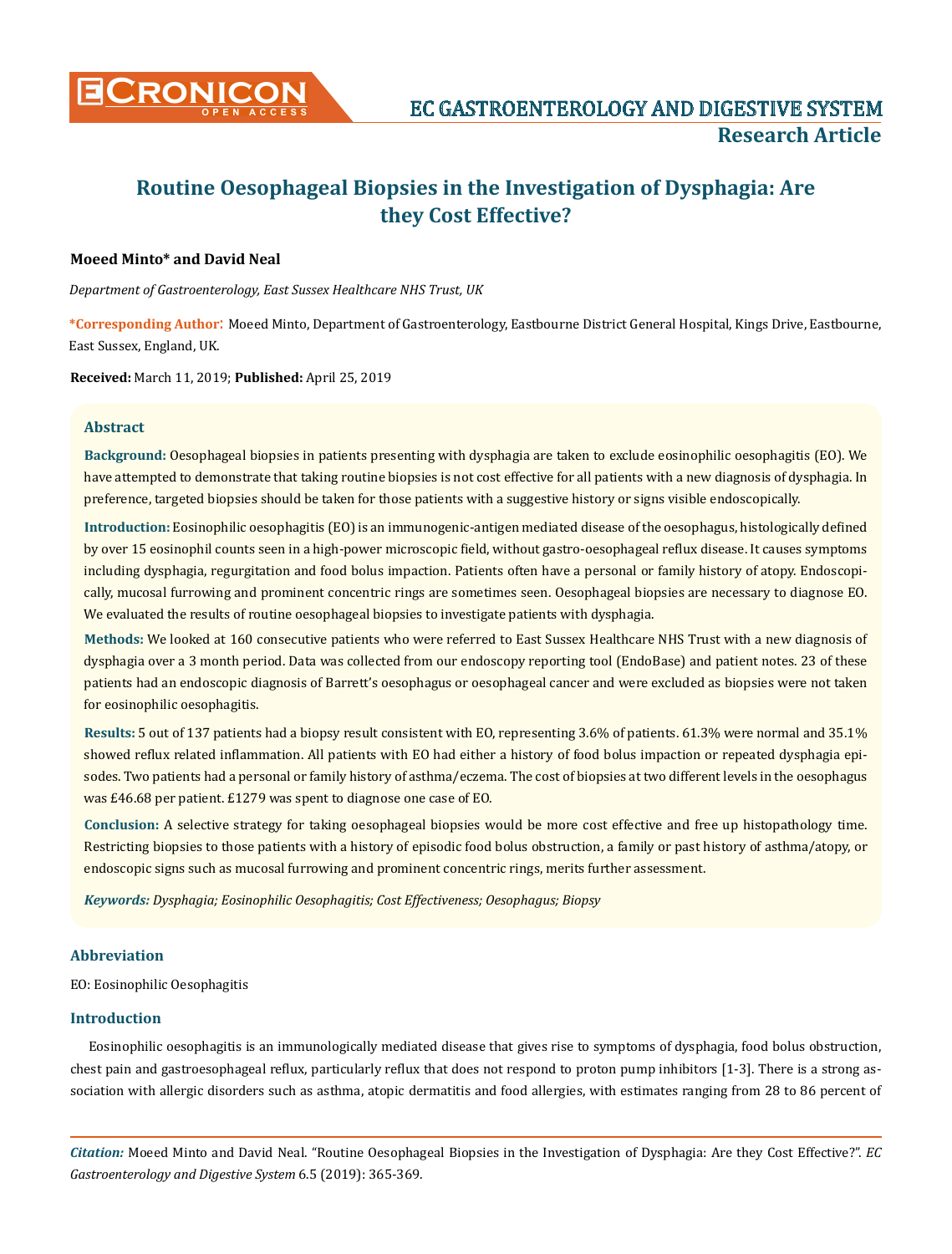366

adults with eosinophilic oesophagitis having another allergic disease such as asthma, allergic rhinitis and atopic dermatitis [4-7]. Males are affected there times more commonly than females [8], with peak incidence in childhood and in the third and fourth decades. The condition was first described in 1993 [9]. Dysphagia to solid foods is the most common symptom [1,10,11] and there is a high prevalence of food impaction in more than 50% of cases [2,12,13]. The diagnosis of eosinophilic oesophagitis is based upon symptoms and endoscopically a variety of features have been described in the oesophagus in patients with eosinophilic oesophagitis. These include concentric rings, linear furrows and strictures [14-16]. The diagnosis is established histologically with biopsies taken from the upper and lower oesophagus. Typically, more than 15 eosinophils per high powered field are required to make a diagnosis [17]. Treatments include dietary modifications, pharmacological treatments with proton pump inhibitors and topical glucocorticoid therapy and endoscopic dilatation for strictures [13,18,19]. The incidence of eosinophilic oesophagitis appears to be increasing [4,20,21]. Some of this increase may be due to increased recognition of the condition such that biopsies are being taken more and more in patients attending endoscopy departments with a history of dysphagia. In our institution the majority of patients presenting with dysphagia who have normal endoscopic appearances have biopsies taken from the proximal and distal oesophagus to assess for the presence of eosinophilic oesophagitis. This is a growing trend we have observed in recent years. The purpose of this study was to try and establish the diagnostic yield of routine biopsies in patients with dysphagia and to get an idea if this is a cost effective approach to evaluating patients for eosinophilic oesophagitis.

## **Materials and Methods**

The case notes of 160 consecutive adult patients referred for an upper gastrointestinal endoscopy at East Sussex Hospitals NHS Trust because of symptoms of dysphagia over a 3 month period from July 2016 to September 2016 were reviewed retrospectively. The endoscopy reports on the reporting tool Endobase were analysed as were the histopathology reports from patients' biopsies. Patients were classified as having eosinophilic oesophagitis if the proximal oesophageal biopsy samples contained more than 15 eosinophils per high powered field. The case notes were reviewed for a more detailed account of patients' background medical history. The endoscopies were carried out by a variety of clinical staff including consultants, specialist registrars and endoscopy nurses.

## **Results and Discussion**

The records of 160 consecutive endoscopy patients referred for dysphagia were assessed. The age range was 23 - 94 years of age, median age 69. Male: female ratio was 1:1.24. 23 of the 160 patients had an endoscopic suspicion of Barrett's oesophagus or oesophageal malignancy. As such, biopsies were taken to diagnose Barrett's oesophagus or a tumour and no samples were taken to assess for the presence of eosinophilic oesophagitis. These 23 patients were excluded from further analysis. Of the remaining 137 patients, the endoscopic findings are detailed in figure 1.



*Citation:* Moeed Minto and David Neal. "Routine Oesophageal Biopsies in the Investigation of Dysphagia: Are they Cost Effective?". *EC Gastroenterology and Digestive System* 6.5 (2019): 365-369.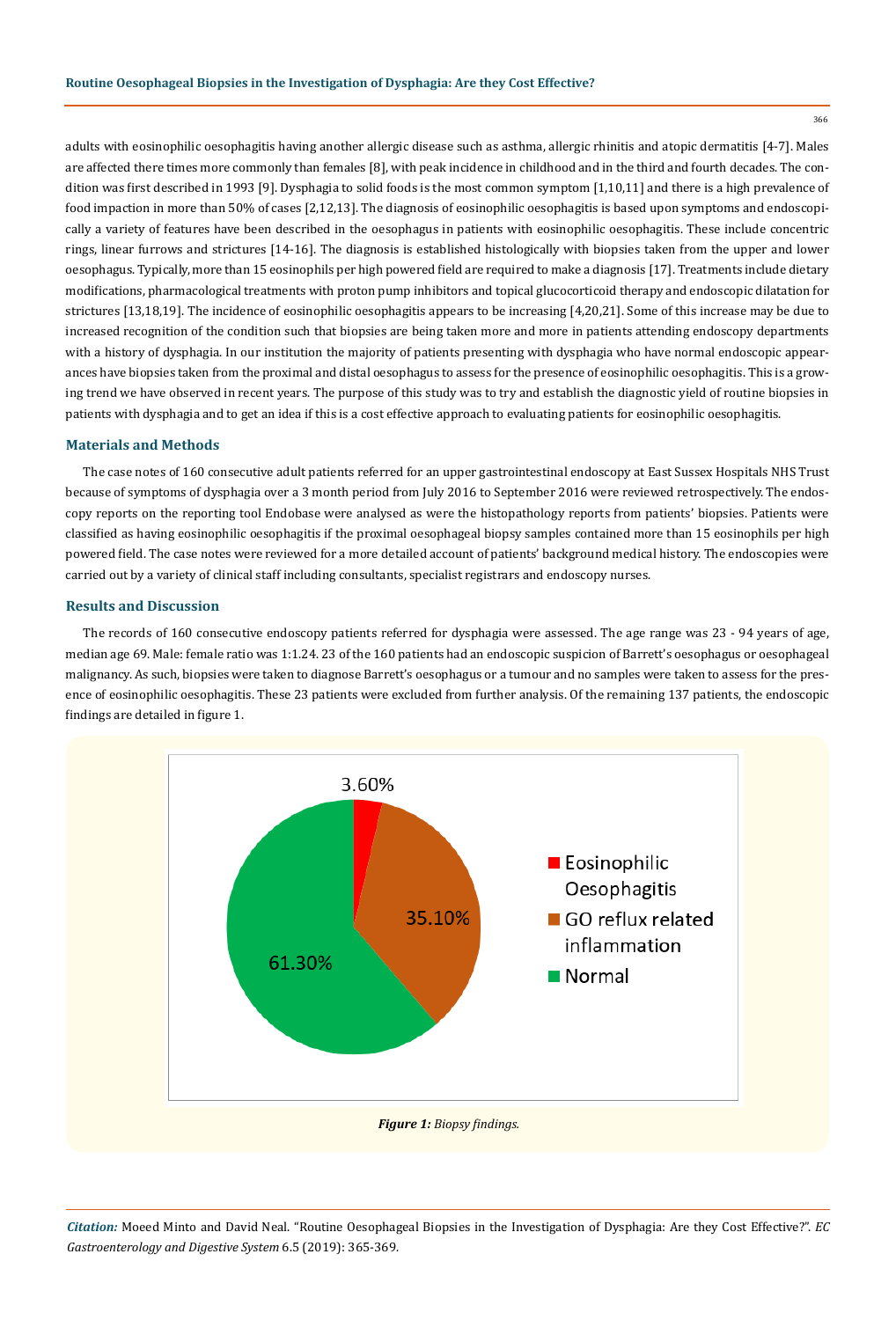61.3% of endoscopies were normal. 35.1% showed changes of gastroesophageal reflux. All 137 patients had biopsies taken from the proximal and distal oesophagus. 5 of these (3.6%) had characteristic findings of eosinophilic oesophagitis, with greater than 15 eosinophils per high powered field. These 5 patients all had a history of food bolus obstruction or recurrent dysphagia to solid foods. Furthermore two of these five patients had a history of asthma or eczema. Three of these five patients were males aged 35 - 51. Two of these five had minor oesophageal strictures and prominent mucosal furrows were reported in these two cases as well. One further case of eosinophilic oesophagitis had linear furrowing. The cost of taking biopsies from the upper and lower oesophagus in our institution is £46.68 per patient. A total of £6395.16 was spent on the samples in the total patient population. This meant that the histopathology cost of each case of eosinophilic oesophagitis was £1279.

Eosinophilic oesophagitis should be considered as a diagnosis in patients with a history of food bolus impaction and recurrent dysphagia to solid foods. A history of asthma or atopy should prompt the physician to consider the diagnosis more strongly. It is beyond the scope of this article to discuss the assessment eosinophilic oesophagitis in the paediatric population. The initial assessment will be based upon suggestive symptoms as listed above. The diagnostic test is an upper gastrointestinal endoscopy with oesophageal biopsies. A variety of endoscopic appearances are described in association with eosinophilic oesophagitis including circular concentric rings, linear furrows, strictures and white papules. A meta-analysis [22] showed that these appearances were present both in controls and in patients with eosinophilic oesophagitis, but that the individual features lacked sensitivity for a diagnosis of eosinophilic oesophagitis, ranging from 15 to 48 percent [22]. The gold standard investigation remains histology to confirm the presence of excessive eosinophils. The presence of eosinophils in the distal oesophagus can reflect reflux disease but eosinophils in high numbers in biopsies from the proximal oesophagus are strongly in favour of eosinophilic oesophagitis. Biopsies should be taken from the distal and mid or upper oesophagus [23]. The more biopsies that are taken increases the sensitivity [24], the majority of our patients had two samples taken at each level. Arguably increasing this number to three biopsies from each site would increase the sensitivity from 84 to 97 percent [24] so it is possible that we could have missed some cases of eosinophilic oesophagitis in our patient population.

Due to the large numbers of patients being referred for an endoscopy to evaluate dysphagia, and in the light of increasing awareness of eosinophilic oesophagitis it is not surprising that oesophageal biopsies are being taken as a matter of routine in the assessment of patients with dysphagia. This has been the case in our unit. However, this places an extra burden upon histopathology in terms of manpower and in terms of cost. We undertook this study to assess the cost effectiveness of such as strategy by examining how many cases of eosinophilic oesophagitis were diagnosed.

Our data from a small series over 3 months would suggest that taking biopsies from every patient with dysphagia results in a large quantity of normal biopsy samples being analyzed and at a cost of  $£1279$  per each case diagnosed. Cost savings could be made if we were to rationalize our approach to routine biopsies in patients with dysphagia. It is known that eosinophilic oesophagitis is present in patients with normal endoscopic appearances [25] so relying on mucosal appearances alone would result in missed diagnoses. Of the 5 patients in our series who had eosinophilic oesophagitis all had a history of food bolus obstruction or repeated dysphagia to solid foods. Furthermore, 2 of these 5 had asthma or a history of atopy, in keeping with the known associations with eosinophilic oesophagitis. Taking into consideration the precise dysphagia history and co-morbidities such as asthma or atopy would help narrow down those patients whose dysphagia could be related to eosinophilic oesophagitis as opposed to other causes such as gastro-oesophageal reflux or oesophageal dysmotility. Such an approach would also reduce the possibility of missing the diagnosis in patients with a normal endoscopy but who had these 'risk factors'. This in turn would lead to a reduction in the number of patients in whom biopsies are taken to assess for eosinophilic oesophagitis.

It would seem reasonable to propose to take biopsies in the following:

- a) Patients with food bolus obstruction or repeated dysphagia to solid foods
- b) Dysphagia with a history of asthma, allergic dermatitis or atopy
- c) Endoscopic findings of liner furrows, concentric rings or strictures
- d) Dysphagia in men in their third or fourth decades.

*Citation:* Moeed Minto and David Neal. "Routine Oesophageal Biopsies in the Investigation of Dysphagia: Are they Cost Effective?". *EC Gastroenterology and Digestive System* 6.5 (2019): 365-369.

367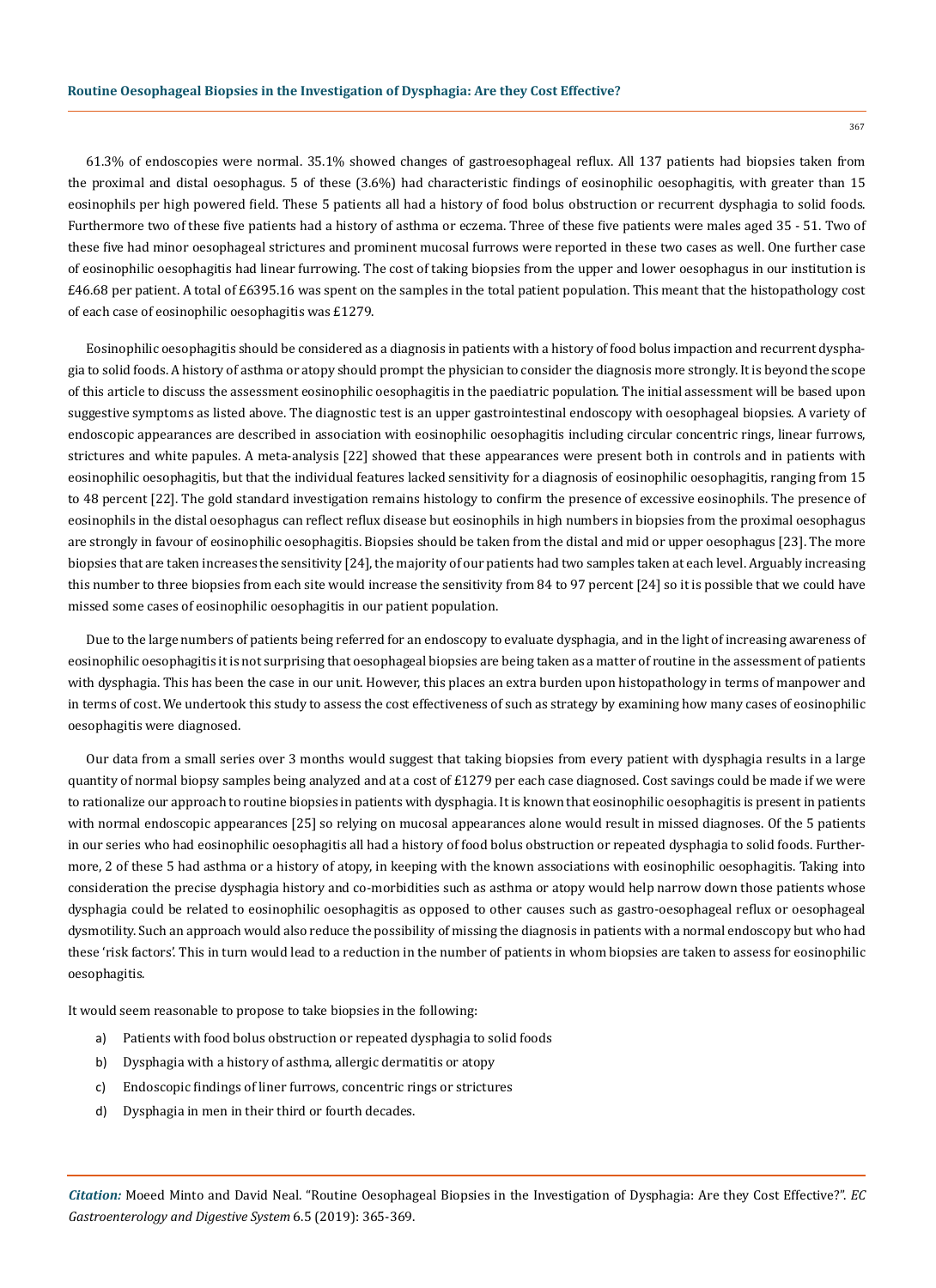The advantages as we see it would include significant reductions in costs and in histopathology time spent analyzing the biopsies. This as far as we know is the first study to look at the practice of biopsy-ing every patient with dysphagia and questioning the cost effectiveness of such a strategy. Our patient numbers are small and due to the retrospective nature of the study and potential variability in reporting practices we cannot accurately state how many of our normal biopsy specimens were taken from people with endoscopic features of linear furrows and concentric rings. If we had this information we could make a more accurate assessment of the likely cost savings by adopting a limited biopsy approach as opposed to taking biopsies from every patient. This is something that we can address prospectively and in a larger patient cohort.

#### **Conclusion**

Eosinophilic oesophagitis is a cause of dysphagia diagnosed by a suggestive history, endoscopic appearances and histology. Taking biopsies from every patient with dysphagia is costly and time consuming. By adopting a more conservative approach and restricting biopsies to patients with endoscopic abnormalities, a history of food bolus impaction and especially if combined with a history of asthma or atopy we believe that significant cost savings could be made.

#### **Acknowledgements**

We would like to acknowledge Dr Keith Ramesar, Consultant Histopathologist, who advised us on the cost of oesophageal biopsies.

#### **Conflict of Interest**

No conflicts of interest.

## **Bibliography**

- 1. Kapel RC., *et al*[. "Eosinophilic esophagitis: a prevalent disease in the United States that affects all age groups".](https://www.ncbi.nlm.nih.gov/pubmed/18471509) *Gastroenterology* 134.5 [\(2008\): 1316-1321.](https://www.ncbi.nlm.nih.gov/pubmed/18471509)
- 2. Straumann A., *et al*[. "Eosinophilic esophagitis: analysis of food impaction and perforation in 251 adolescent and adult patients".](https://www.ncbi.nlm.nih.gov/pubmed/18407800) *Clini[cal Gastroenterology and Hepatology](https://www.ncbi.nlm.nih.gov/pubmed/18407800)* 6.5 (2008): 598-600.
- 3. Sgouros SN., *et al*. "Eosinophilic esophagitis in adults: a systematic review". *[European Journal of Gastroenterology and Hepatology](https://www.ncbi.nlm.nih.gov/pubmed/16394804)* 18.2 [\(2006\): 211-217.](https://www.ncbi.nlm.nih.gov/pubmed/16394804)
- 4. Noel RJ., *et al*. "Eosinophilic esophagitis". *[New England Journal of Medicine](https://www.nejm.org/doi/full/10.1056/nejm200408263510924)* 351 (2004): 940-941.
- 5. Prasad GA., *et al*[. "Epidemiology of eosinophilic esophagitis over three decades in Olmsted County Minnesota".](https://www.ncbi.nlm.nih.gov/pubmed/19577011) *Clinical Gastroenterology and Hepatology* [7.10 \(2009\): 1055-1061.](https://www.ncbi.nlm.nih.gov/pubmed/19577011)
- 6. Roy-Ghanta S., *et al*[. "Atopic characteristics of adult patients with eosinophilic esophagitis".](https://www.ncbi.nlm.nih.gov/pubmed/18304887) *Clinical Gastroenterology and Hepatology*  [6.5 \(2008\): 531-535.](https://www.ncbi.nlm.nih.gov/pubmed/18304887)
- 7. Moawad FJ., *et al*[. "Correlation between eosinophilic oesophagitis and aeroallergens".](https://www.ncbi.nlm.nih.gov/pubmed/19925501) *Alimentary Pharmacology and Therapeutics* 31.4 [\(2010\): 509-515.](https://www.ncbi.nlm.nih.gov/pubmed/19925501)
- 8. Croese J., *et al*[. "Clinical and endoscopic features of eosinophilic esophagitis in adults".](https://www.ncbi.nlm.nih.gov/pubmed/14520283) *Gastrointestinal Endoscopy* 58.4 (2003): 516- [522.](https://www.ncbi.nlm.nih.gov/pubmed/14520283)
- 9. Attwood SE., *et al*[. "Esophageal eosinophilia with dysphagia. A distinct clinicopathologic syndrome".](https://www.ncbi.nlm.nih.gov/pubmed/8420741) *Digestive Diseases and Sciences*  [38.1 \(1993\): 109-116.](https://www.ncbi.nlm.nih.gov/pubmed/8420741)

*Citation:* Moeed Minto and David Neal. "Routine Oesophageal Biopsies in the Investigation of Dysphagia: Are they Cost Effective?". *EC Gastroenterology and Digestive System* 6.5 (2019): 365-369.

368